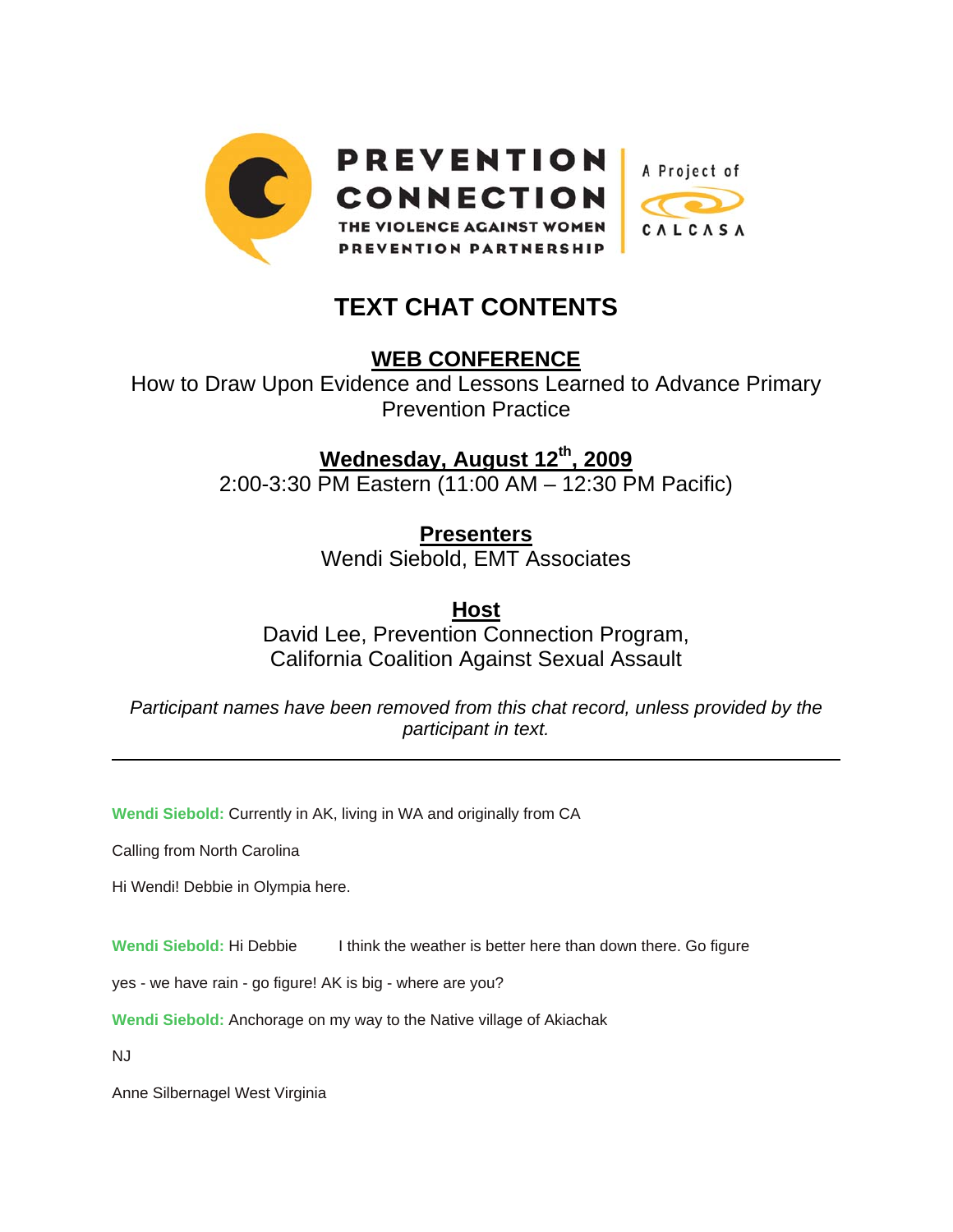**David Lee:** Please call in for audio at 1-888-447-7153 passcose 84 68 09 8#

**David Lee:** Copies of the slides are available at NSVRC's RPE pages and http://www.preventconnect.org/display/displayTextItems.cfm?itemID=232&sectionID=248

**David Lee:** EBI is the acronym

**David Lee: http://www.cdc.gov/HealthyYouth/AdolescentHealth/registries.htm**

**David Lee:** is the CDC's list of lists

**David Lee:** REP **http://www.cdc.gov/hiv/topics/prev\_prog/rep/resources/qa/process.htm** re HIV replicating effective programs

**David Lee:** if you have a question, please write it in the text chat or raise your hand

Is this a place for community based participatory research?

**David Lee:** What SV prevention programs do you know that are "promising?"

Coaching Boys into Men

We have promoted Nan Stein's curricula - Gender violence, Gender justice or BullyProof, for example, as research-based one.

You already mentioned MCSR's MOST approach. I would also include Care For Kids. Also, a lot of local initiatives that have been systematically developed.

Green Dot, Safe Dates, anything from Nan Stein, Bystander Intervention work from Prevention Innovations

A Call to Men

MVP

We shouldn't forget local initiatives...there are some really great approaches in local communities that meet a lot of the "promising" criteria...they aren't as hyped or marketed as these national programs, but that doesn't mean they aren't just as effective.

I second the local initiatives, and also wanted to add "SV in Teenage Lives: A Prevention Curriculum" by Planned Parenthood of Northern New England.

Please provide links to the article Wendi just mentioned. Thanks!

**David Lee:** We are trying to include local program on the Prevention Connection Wiki so we can have information about prevention beyond the nationally listed programs **http://www.preventconnect.org/wiki**

**David Lee:** What are some of the settings that are typically "closed" to rape prevention programs? What are some of the "open" settings?

Open: Juvenile Detention centers

Schools can be either depending on local relationships

alternative high schools (open)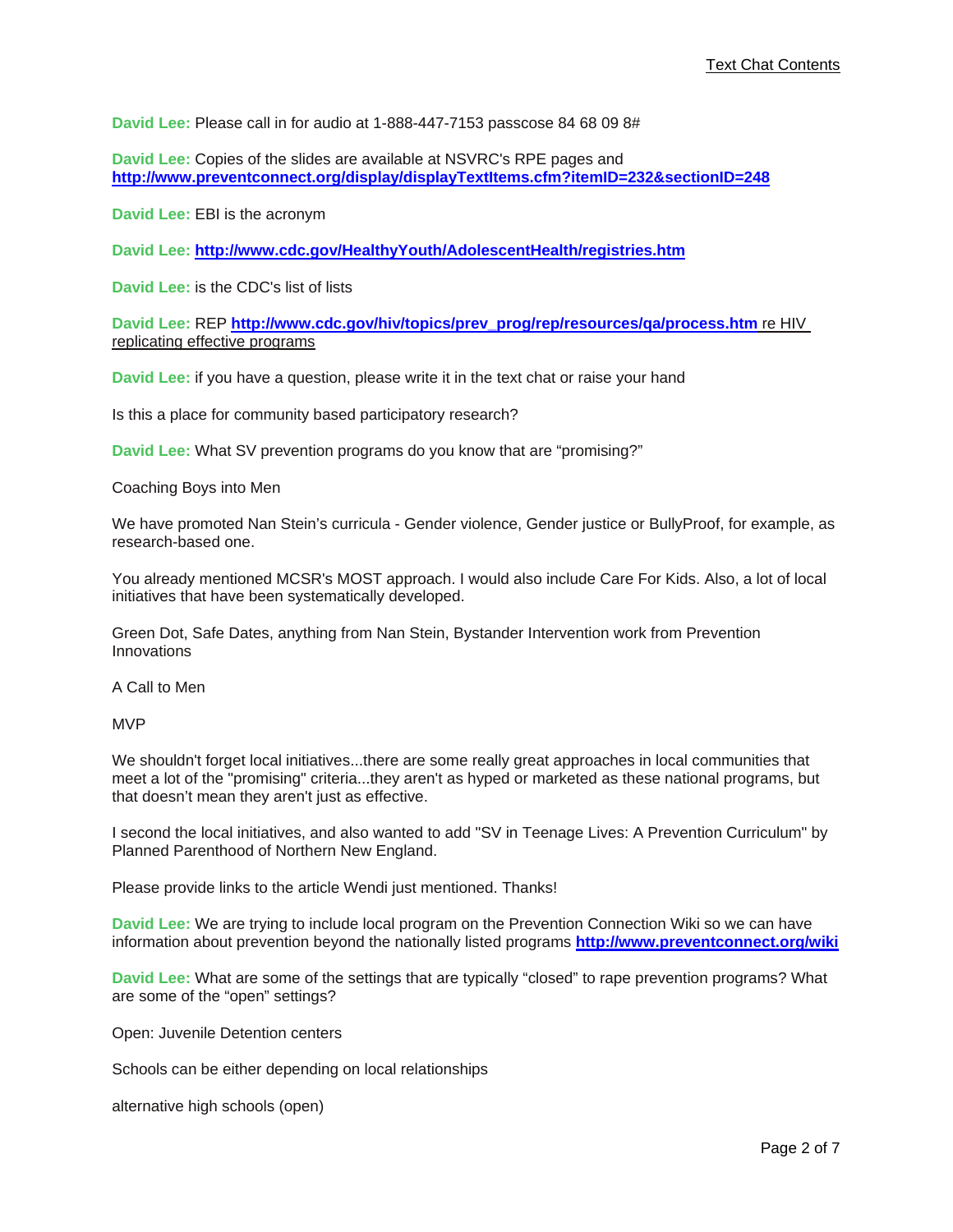Anything that directly talks about sex can be problematic for our locals. I think after school programs in NGO's, or church programming has been successful for some of our programs.

Open: Athletic teams/AAU/Optimus, etc

Planned Parenthood Teen Health boards are very open, but often if we partner with them we get political flack

depends on the community...but I'm not sure I'd even recommend framing your program to any setting as solely "rape prevention"...programs are usually broader than that in practice...they talk about gender, communication, personal development, healthy relationships, etc.

faith communities can also be open or closed depending on the community

Although I also agree with Binnie

Generalizing "closed" = schools, places of worship, campuses

We can find more openness if we talk about addressing the underlying conditions that lead to a variety of bad outcomes, sexual violence being one of them.

I agree, framing is KEY. Understanding that for some simply the language scares them into pushing us away. But Healthy Gender Roles and Relationships elicit interest

As a state agency, we're encouraging all of our prevention educators to work together, Alcohol, Drug, Pregnancy Prevention, Sexual Violence Prevention, etc.

**David Lee:** What are some of risk and protective factors targeted in other prevention programming that may overlap with SV prevention?

connection to caring adults

Alcohol use

Protective--positive youth development

On the topic of framing, Glynis Shea presents excellent work on this related to youth sexual health that could help our work

Strengthening relationships between parents and young children as protective factor.

positive identities. commitment to learning

self-empowerment

I really like this concept...we used a similar framework in the development of our Primary Prevention Guidelines (which will be FINALLY be available this week!).

This framework is relevant to me because our field is still so new. We have a lot of experience "making it up as we go" and we should find ways to draw on that!

It seems to me that his is helpful in undertaking the large task of evaluation and gathering evidence. With so many "big" picture topics we include in our primary prevention efforts it can feel like there is no way to evaluate it all, but this feels manageable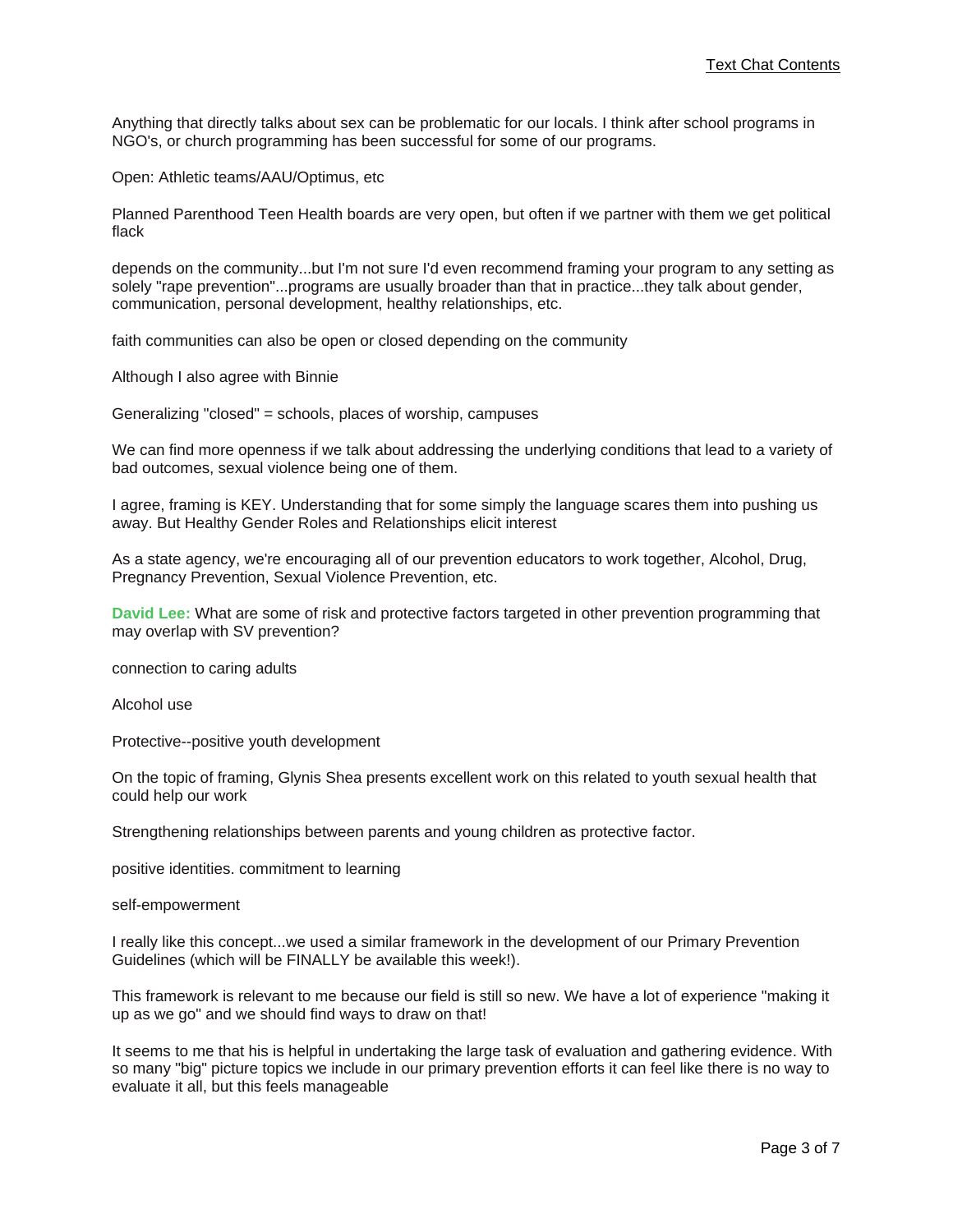(this is actually erin at CCASA in Colorado) This strikes me as returning to our feminist roots of respecting the community/practitioner experience as much as the "formal" research.

And in terms of the "making it up as we go," it's really important to document efforts (be they "successful" or not) to create an evidence base and so all the work isn't lost when staff changes, etc.

I think respecting the community/practitioner experience also gives us a better product. I'm not a big fan of any of the programs that were developed in an academic vacuum.

## well said Brad

Media especially wants simple answers to this complex problem...no one thing will stop sv but the integration of many effective programs

could we get a link to the EMPOWER handout on the 9 principles? thanks!

**David Lee:** we will get the EMPOWER document onto the NSVRC RPE web sites

Just a note on the EMPOWER hand-out - it covers 5 (I think) of the 9 principles

good to know, thanks Karen and David!

**David Lee:** In what ways have RPE grantees in your state started to follow the prevention principles?

NC

We've had to focus on the principles if we are trying to write our state plans the way that CDC wants us to....

Dosage - some programs have started saying they will only do a program with multiple sessions

At the state level, I have incorporated an expectation into my contracts that local programs meet X number of the 9 principles (it changes each year to keep increasing their capacity)

This is why we developed the VA Primary Prevention Guidelines...they are our translation of the 9 principles...result of a 3.5 year process!

Some local orgs are focusing on increasing dosage with school-based presentations, others are working on appropriately timed programs, they all have a theory base

It's a very new topic for our local programs, BUT we have made it a part of Year 4 goals and objectives that they address them.

Most of Ohio's programs work with these principles. Dosage has proven difficult with schools limiting our time to only 3 days.

Many are attempting to increase the "dosage" of their presentations.

We have started looking at them...I think the one that has to do with dosage can be difficult...how much dosage...

We have found we needed first to come up with a core knowledge base for our Prevention Educators

Different local programs have focused in on particular principles that seemed most relevant to them.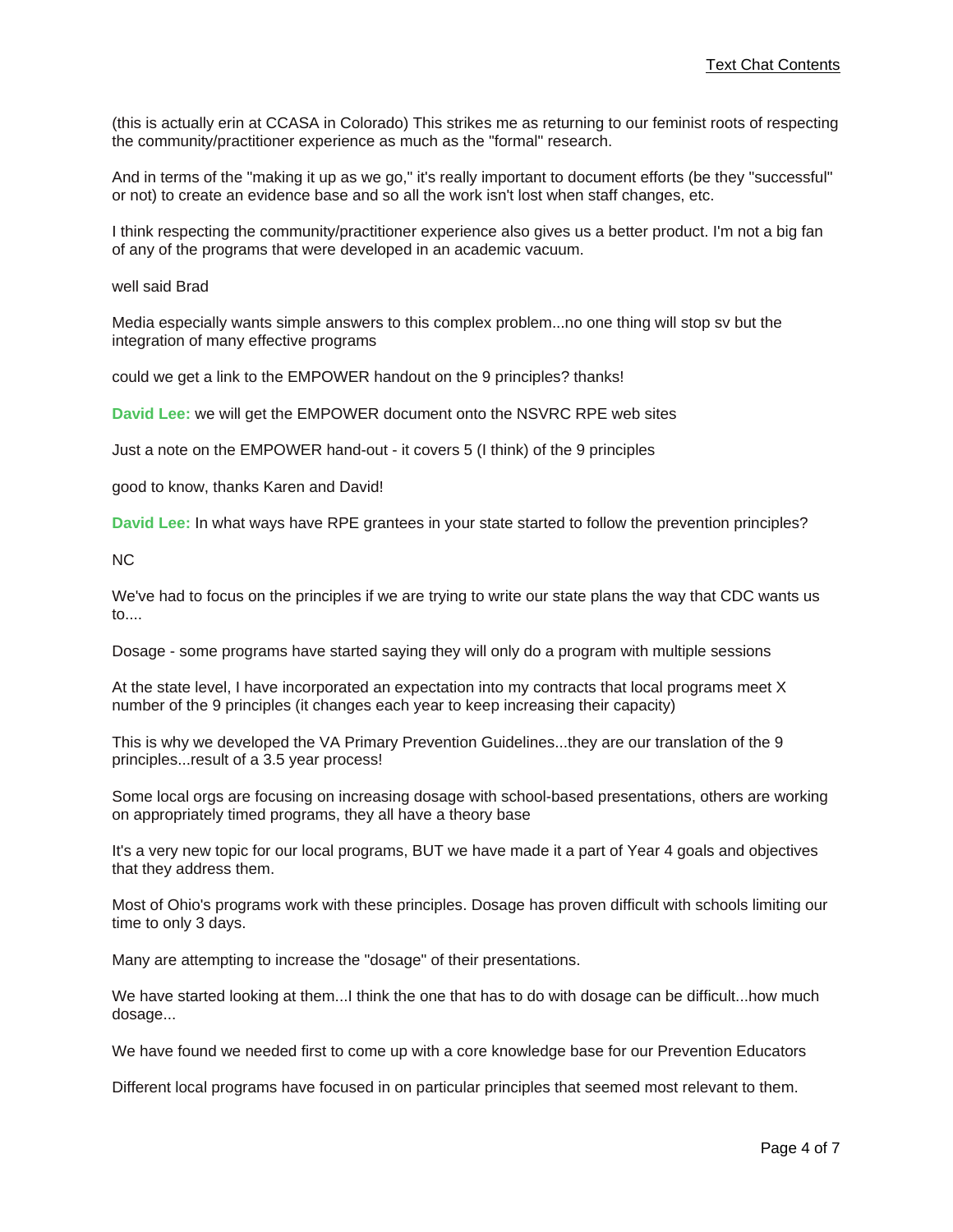Bad "enter"--they've had to incorporate them by trying to make sure they are addressing 5 (I think) of the 9 with their prevention strategies.

some work with varied teaching methods - variations on peer to peer work

All the Moving Upstream volumes are fantastic prevention resources! Be sure to check them out!

**http://www.vsdvalliance.org/secPublications/newsletters.html**

That's the link for all of the Moving Upstream issues.

**David Lee:** From your experience, what are potential common factors in effective sexual violence prevention?

gender or faith based

gender roles, positive relationship choices

programs that work at multiple levels of the social ecology; programs that focus on "root causes" of sexual violence AS WELL AS healthy sexuality, and relate/teach that content in a real way

Building and maintaining relationships (be it with program participants, community partners, etc.). And listening to the community and focus population(s).

skill building

incorporating a media analysis or awareness component and how it impacts gender roles.

nonjudgmental approach?

understanding oppression, power dynamics

Healthy relationships and sexuality, and bystander behavior

communication/decision making,

youth informed

programs that are VERY informed by the community they are trying to impact

Listening and learning going on back and forth between participants and trainers

challenging sexism and male/female socialization, sexual consent and coercion

How are the core elements of a program identified?

its a start

we were talking here about identifying assets and activities that achieve them

This info will be in the elearning tools?

**David Lee:** Yes e will have this info in the eLearning unit -- later we will ask what pieces are most important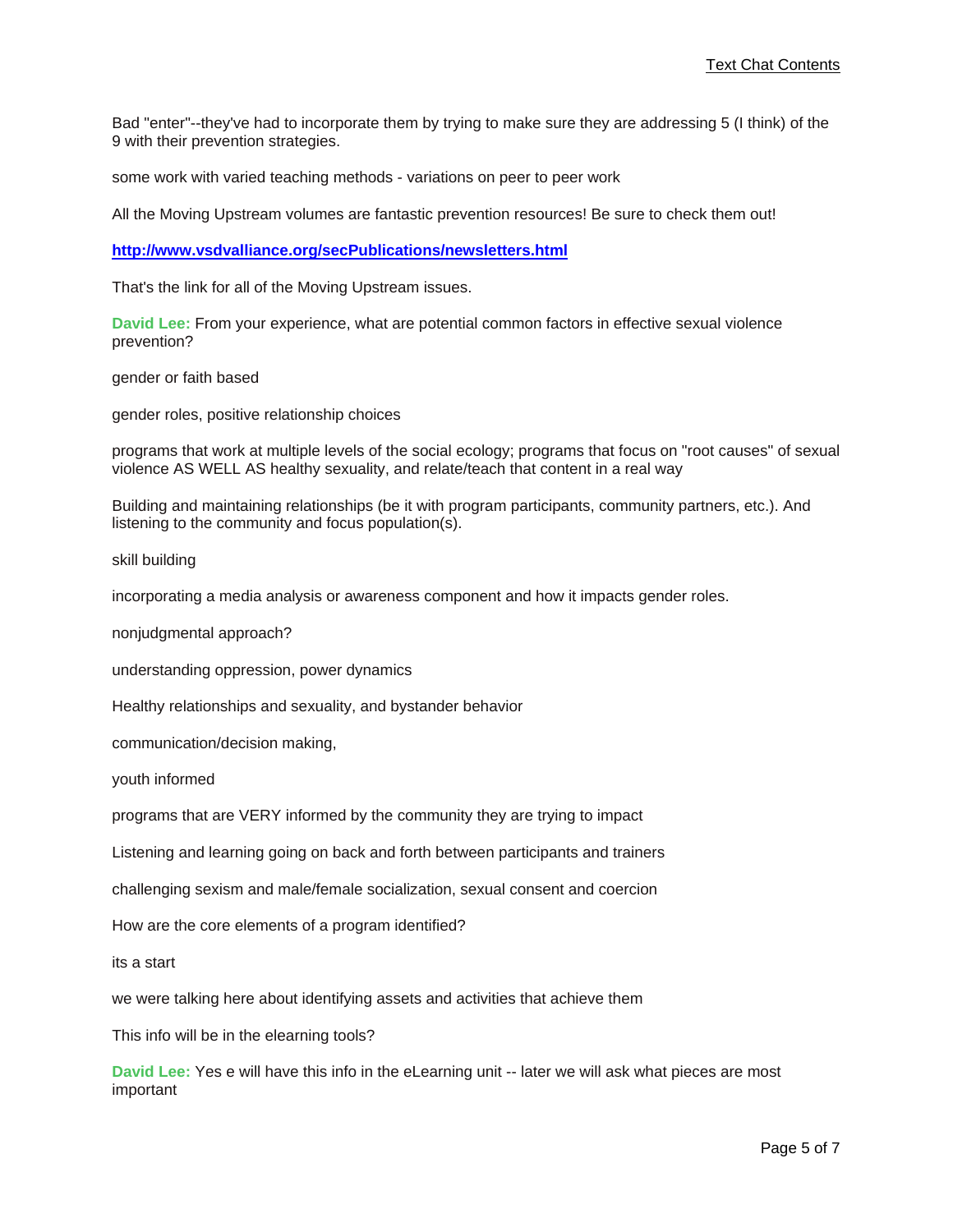thanks wendy for your answer, it was helpful!

That seems to be the hardest part...getting rape crisis centers to THINK about evaluation, documentation, changing practice toward primary prevention.

**David Lee:** What topics from today's web conference should be included in an eLearning Unit for local RPE grantees?

how to start documenting it informally and the "in their opinion" part so it's not so intimidating.

(Not Amy but Patty Wetterling)Sample questions they should all answer

I love the part on developing your own program vs. adapting an existing model. And core elements/common factors.

have different levels - beginner through advanced

Address the issue of "how to get into schools" by encouraging them to consider the import of relationship development and looking for other risk/protective factors to address.

ways to develop "buy in" with the agencies RPE programs are trying to reach, how can they "encourage" schools and agencies to give more time for multi-sessions, so we can have more input to evaluate

How to identify core elements, common factors

Two topics I think would be helpful are the "evidence-informed decision making" sections of today's web conf., and the evidence "common factors" sections (particularly the "Examples of Common Factors" slide).

I also like looking towards other prevention modalities/fields for what works.

I echo what Emilee just wrote...

have a way for them to ask specific questions about what's they're doing.

common factors with regard to skills building, and how to incorporate evaluation

what information is most key to attempt to capture

Match strategies with Education Frameworks

how to reach minority community

ways that evaluation and use of evidence informed practice can actually benefit their agency, community, and hopefully change social norms

## Second that Debbie!

I am thinking about promoting the use of a program notebook that our folks can use to track their presentations, the results, and the ways they adapt it. We can then use them to review and help capture some of the adaptations/effective strategies.

Hi Everyone - I wanted to let you all know that the NSVRC private RPE web pages will be down for maintenance the rest of this week. We apologize for the inconvenience. If you need resources, please email me directly at jgrove@nsvrc.org and I will go in and retrieve them for you.